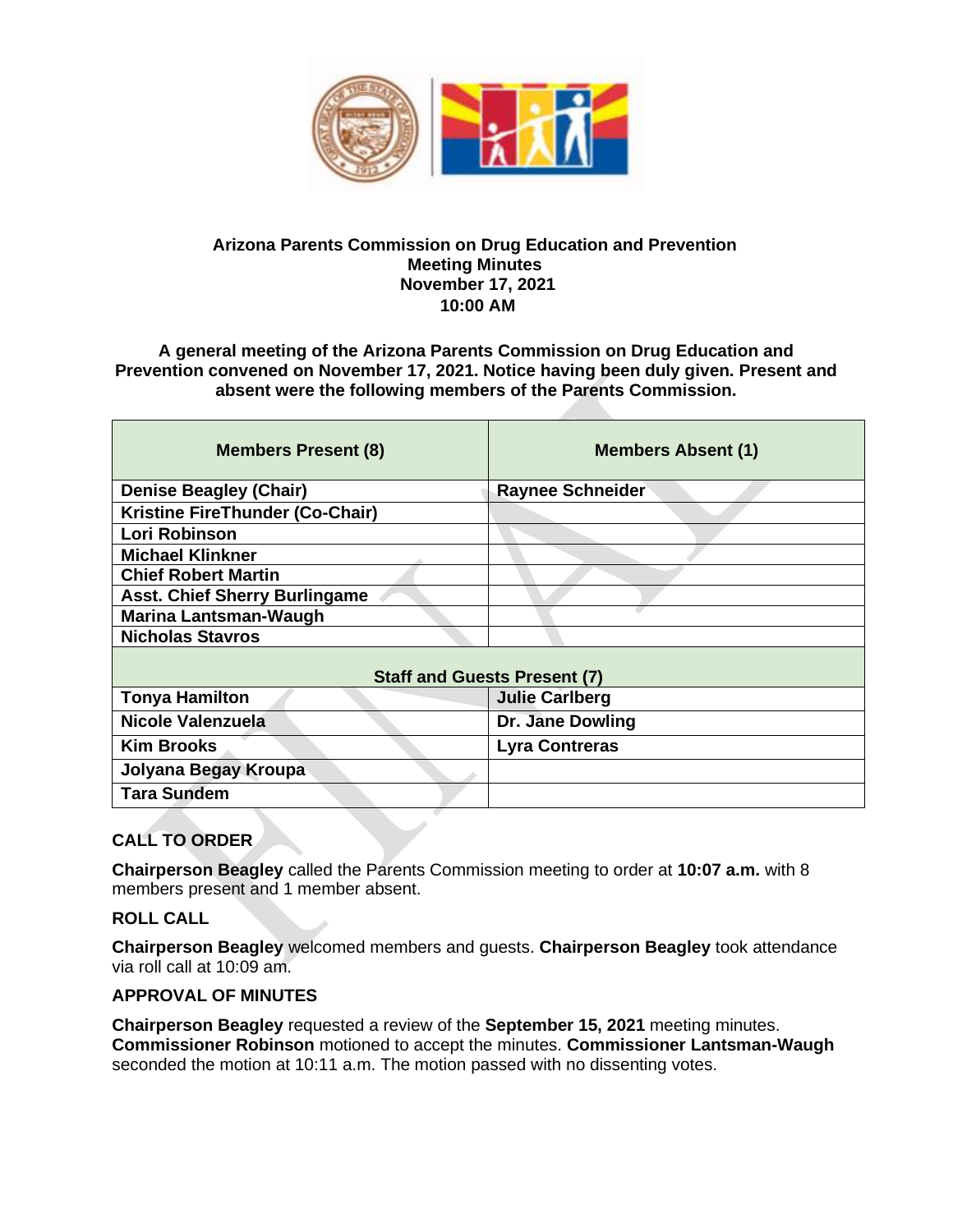#### **PARENTS COMMISSION MEETING PRESENTATIONS**

**Phoenix Indian Center**

**Ms. Jolyana Begay Kroupa, Interim Chief Executive Officer**

**Chairperson Beagley** welcomed and introduced **Ms. Jolyana Begay Kroupa, Interim Chief Executive Officer. Ms. Begay Kroupa** thanked the Commission for the opportunity to present.

**Ms. Begay Kroupa** shared that the Phoenix Indian Center serves the community with culturally relevant youth services, language and cultural revitalization programs, education and workforce development and was founded in 1947. **Ms. Begay Kroupa** stated that the center focuses on building upon the awareness of the needs of the urban Indian community. **Ms. Begay Kroupa shared** that the center serves over 7,000 customers each year representing an average of 93 different Tribal Nations.

**Ms. Begay Kroupa** stated that approximately 76% of American Indians live off of their homeland. **Ms. Begay Kroupa** stated that there are 286,260 American Indians in Arizona (4.5% of the total population) with 120,596 in Phoenix metropolitan area. **Ms. Begay Kroupa** shared that there is a "very young" American Indian population and therefore the center focuses on the services that are needed for that population. **Ms. Begay Kroupa**  shared that there is a high percentage of the American Indian population living in poverty and a high percentage of individuals that dropout of high school.

**Ms. Begay Kroupa** stated that many of the center's customers are considered "working poor." She shared that 65% of households have children and 68% of households headed by women. **Ms. Begay Kroupa** stated that daily challenges for many include: lack of transportation, food insecurity, lack of childcare, and limited access to health care. **Ms. Begay Kroupa** stated that fathers are often absent from the home and the center is focused on how to support father engagement with their families. **Ms. Begay Kroupa** shared that there is a high rate of families experiencing substance use or in recovery from substance use.

**Ms. Begay Kroupa** shared the following areas of service provided by the center:

- **Workforce Development Services: Ms. Begay Kroupa** stated that these services were implemented by the founder and are the longest standing services at the center. **Ms. Begay Kroupa** shared that the center offers comprehensive support through resume writing, mock interviews, employment recruitment, and 1:1 case management and career coaching. **Ms. Begay Kroupa** stated that the center provides post-placement support services to their customers to assist with additional career needs. **Ms. Begay Kroupa** stated they have Career Pathways Training Programs and a location in Flagstaff at the Native Americans for Community Action Center. **Ms. Begay Kroupa** shared the center provides general family support services as well. She stated that they assist individuals with financial and housing assistance and guidance when applying for a variety of benefits. **Ms. Begay Kroupa** stated that there has been childcare available when customers are participating in services but at this time, due to COVID safety protocols, the center does not offer childcare.
- **Prevention Services: Ms. Begay Kroupa** shared that center's coalition is the Urban Indian Coalition of Arizona that is focused on drug, alcohol, and suicide prevention. **Ms. Begay Kroupa** stated that they utilize culturally embedded evidence-based programs: Parenting in Two Worlds, which focuses on effective communication on risky behaviors, and Living in Two Worlds, which focuses on positive choices for middle school youth. **Ms. Begay Kroupa** shared that culture is prevention and by embedding cultural perspective and sensitivity into programming the individual is embraced for "who, what, and where" they are in life and are less likely to get involved in risky behaviors including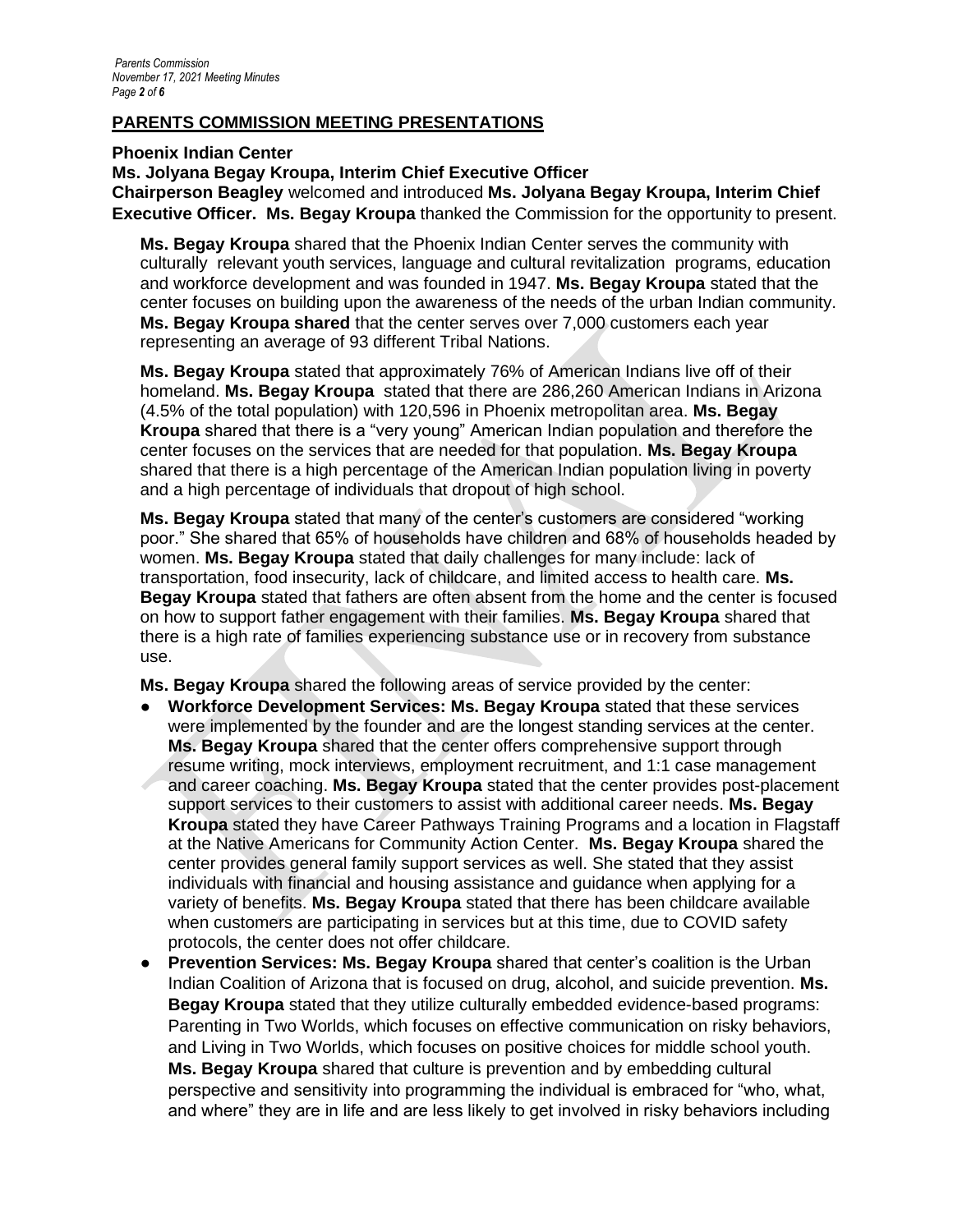substance use. **Ms. Begay Kroupa** stated that they also utilize safeTALK, QPR, ASIST, and GONA events as prevention tools.

- **Youth Development Programming: Ms. Begay Kroupa** shared that the center has a Youth Council: Future Inspired Native American Leaders. She stated that the center strives to reduce high school dropout rates and eliminate barriers to youth success. **Ms. Begay Kroupa** shared that the youth are the community's future and they can guide the community to understand and focus on targeted needs of the youth. **Ms. Begay Kroupa**  stated that the center offers a College & Career Readiness Program to support the college entrance and financial aid process, job readiness, summer internships, life skills, and mentoring and coaching in culture.
- **Language and Culture Revitalization: Ms. Begay Kroupa** stated that the center offers language classes focusing on Dine language, cultural classes such as weaving, bow and arrow making, seasonal storytelling events, and Dine Urban Voices. **Ms. Begay Kroupa**  shared that the center wants to ensure that the youth maintain a connection with their heritage. **Ms. Begay Kroupa** stated that they offer Cultural Awareness Workshops (Cultural Competency) for employers, teachers in service, and other organizations. **Ms. Begay Kroupa** shared that the center is engaged in community based projects to ensure they are listening to and responding to the needs of the American Indian community.
- **COVID Relief Efforts: Ms. Begay Kroupa** stated that the center recognized the needs of the American Indian community during the pandemic. **Ms. Begay Kroupa** shared that the center remained open for services, provided emergency rental and utility assistance, provided masks, participated in the collection and distribution of food, and participated in the AZ Tribal Nation COVID Relief Projects.

The complete presentation can be reviewed at [https://goyff.az.gov/councils](https://goyff.az.gov/councils-commissions/arizona-parents-commission-drug-education-prevention)[commissions/arizona-parents-commission-drug-education-prevention](https://goyff.az.gov/councils-commissions/arizona-parents-commission-drug-education-prevention)

**Chairperson Beagley** thanked **Ms. Begay Kroupa** and asked for suggestions to raise awareness and encourage the Native American community to pursue higher education. **Ms. Begay Kroupa** shared that it is encouraging for individuals to see familiar faces present in those areas. **Ms. Begay Kroupa** shared that many individuals feel disconnected and misunderstood by dominant culture. **Ms. Begay Kroupa** shared that awareness of the issue and learning how to recognize and support indigenous persons on a higher education pathway is a good beginning to address the change that is needed. **Chairperson Beagley** thanked **Ms. Begay Kroupa . Chairperson Beagley** the commission if there were any questions**. Commissioner Robinson** thanked **Ms. Begay Kroupa** for sharing her time with the commission. **Ms. Begay Kroupa** shared her appreciation for the commission for the opportunity to present at the meeting. **Chairperson Beagley** thanked **Ms. Begay Kroupa** for her presentation.

## **Hushabye Nursery**

#### **Ms. Tara Sundem, Executive Director and Founder**

**Chairperson Beagley** welcomed and introduced **Ms. Tara Sundem, Executive Director and Founder. Ms. Sundem** thanked the Commission for the opportunity to present.

● **Ms. Sundem** shared that the mission and vision of Hushabye Nursery is to embrace substance-exposed babies and their caregivers with compassionate, evidence-based care that changes the course of their entire lives. **Ms. Sundem** shared that Arizona has the highest rate of fentanyl use in the country. **Ms. Sundem** stated that over the last six years there has been a significant increase of infants born with neonatal abstinence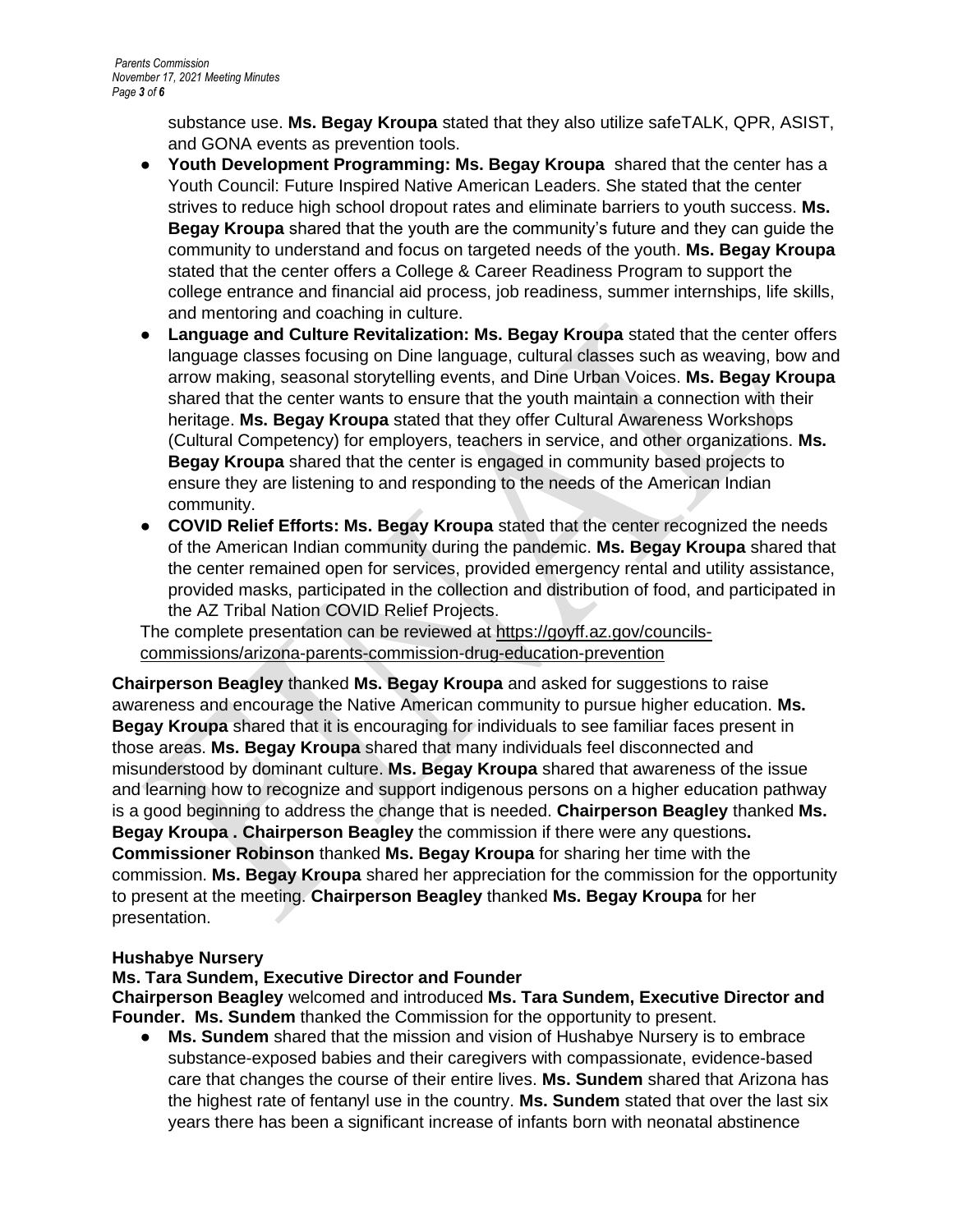syndrome. **Ms. Sundem** stated that neonatal abstinence syndrome is the condition experienced by an infant after birth due to sudden discontinuation of exposure to certain drugs such as opioids that were used by their mother during pregnancy.

- **Ms. Sundem** shared that typically the Neonatal Intensive Care Unit has, historically, not been trauma-informed, have extended hospital stays for substance exposed babies, and are not equipped to support the families with the care that is needed. **Ms. Sundem**  stated that clients have shared that withdrawal feels like the equivalent to having the flu and a migraine with symptoms being multiplied times 100. **Ms. Sundem** stated that is what the infants are experiencing as well as their bodies experience withdrawal.
- **Ms. Sundem** stated that Hushabye Nursery applies a trauma-informed care approach and strategies with each family and greets the parents with a "Congratulations" on the birth of their child. **Ms. Sundem** shared that having a child is a joyful moment to be celebrated and the families already feel shame and deserve to have support. **Ms. Sundem** shared that they have families that are in recovery, families that are currently using substances, and families with systems involvement.
- Ms. Sundem stated that Hushabye Nursery first assesses the client's social determinants of health and supports in meeting those needs then, the team can support recovery. **Ms. Sundem** stated that the Hushabye Nursery Care Model is one of the only integrative models in the country. **Ms. Sundem** shared that the Hushabye Nursery's Care Model includes prenatal, nursery, and discharge services at the Neonatal Abstinence Syndrome Center of Excellence.
- **Ms. Sundem shared** that the HOPPE PROGRAM (Hushabye Opioid Pregnancy Preparation & Empowerment) has staff that are trauma specialists and provide counseling and Eye Movement Desensitization and Reprocessing services, NAS education-diagnosis treatment and follow-up care, Infant CPR, Evidence Based Parenting Classes (Triple P Parenting), Baby Soothing Education, Car Seat Education, Safe Sleep Education, and SMART Recovery. Outpatient services include care coordination, social connections, peer supports, baby supplies and resources, and transportation, food, and housing support.
- **Ms. Sundem** stated that the Hushabye Model provides private nurseries that are quiet and calm environments where the family can stay in-room, educate families on how to care for Neonatal Abstinence Syndrome baby, ensures one provider per baby (1:1), assists family with Department of Child Safety involvement, promote bonding and breastfeeding. The nursery uses five Ss, rock up and down, 6th S-squat techniques, the Eat Sleep & Console Treatment Model (ESC), and the validated Finnegan Neonatal Abstinence Scoring System. **Ms. Sundem** stated that the nursery does wean and treat babies with medications as necessary and provides outpatient behavioral health treatment onsite.
- **Ms. Sundem** stated that Hushabye Nursery is meeting or exceeding NAS emerging models of care outcomes after one year of operation with 174 infants served. **Ms. Sundem** shared that the average length of stay at Hushabye is 6.5 days versus the average length of stay in the NICU is 22 days. **Ms. Sundem** shared that 70% of out-ofhome placements in DCS are substance use related. **Ms. Sundem** stated that 85% of Hushabye Nursery babies have returned home with the biological parents. **Ms. Sundem**  shared that the average cost of a NICU admission is \$40,000-\$60,000 and that the cost per family at Hushabye is approximately \$6,000. **Ms. Sundem** stated that reduction of costs and the long term benefits for the families will be significant throughout their lives. **Ms. Sundem** shared specific family experiences with positive outcomes with Hushabye Nursery's support.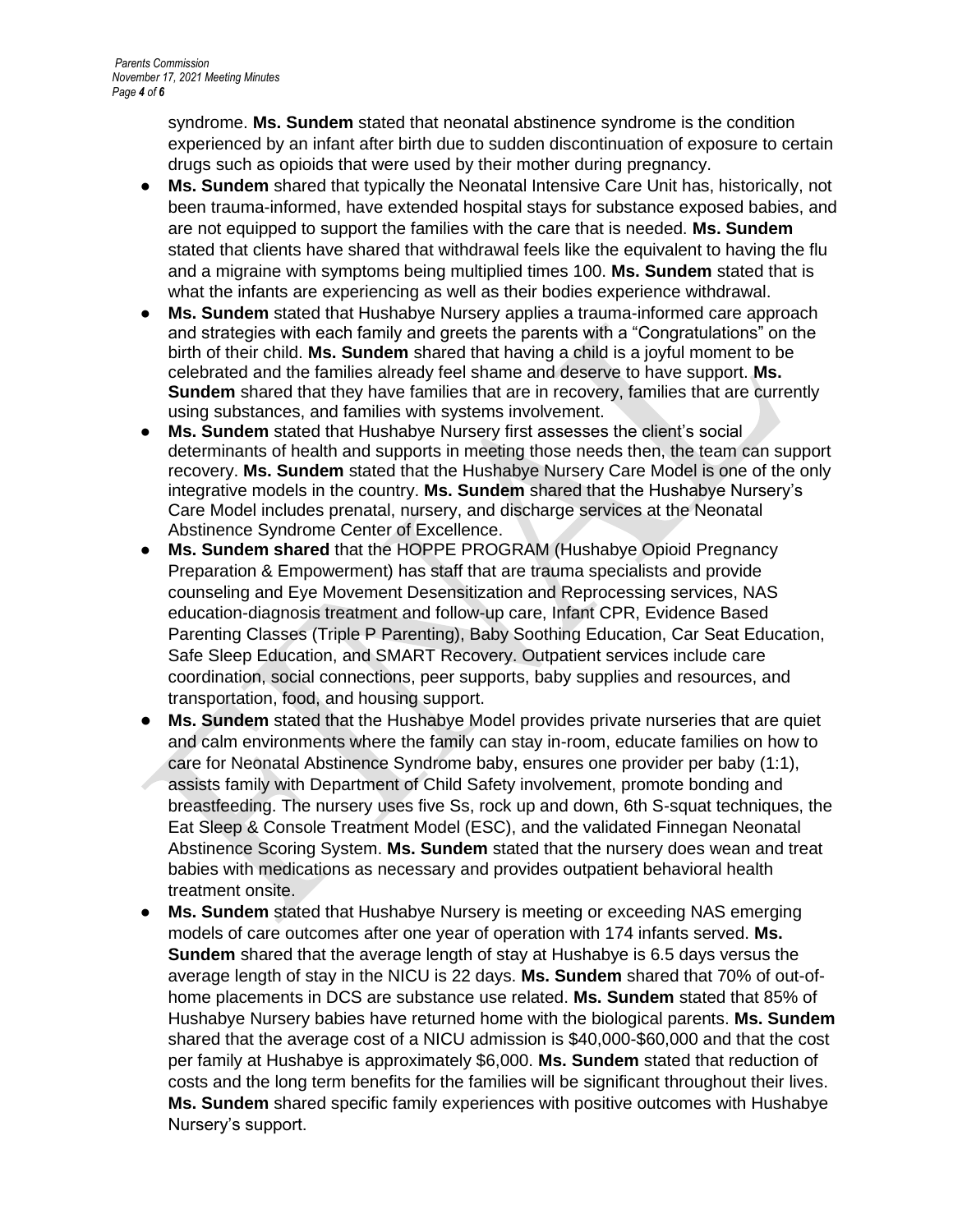● The complete presentation can be reviewed at [https://goyff.az.gov/councils](https://goyff.az.gov/councils-commissions/arizona-parents-commission-drug-education-prevention)[commissions/arizona-parents-commission-drug-education-prevention](https://goyff.az.gov/councils-commissions/arizona-parents-commission-drug-education-prevention)

**Chairperson Beagley** thanked **Ms. Sundem** and asked the commission if there were any questions. **Commissioner Lantsman-Waugh** asked how Hushabye Nursery is raising awareness about their services with hospitals. **Ms. Sundem** shared that they have been networking with colleagues, doing outreach with community and state level agencies, and using volunteers and clients to support their outreach efforts. **Commissioner Lantsman-Waugh**  asked **Ms. Sundem** to describe what the 5 S's and 6th Squat techniques were. **Ms. Sundem**  shared that the techniques are optimal soothing methods for infants with NAS that including "shush'ing," squatting vs. bouncing, sideline hold, swaddle, and suckling (having a pacifier available at all times). **Commissioner Stavros** asked how would Hushabye Nursery handle a situation if the mother left the child at the nursery and did not return. **Ms. Sundem** shared a specific incident and stated the efforts to re-engage the parent and find kinship placement for the infant. **Ms. Sundem** shared that 6-7% of the infants that came to the nursery were voluntarily placed for adoption and they provide the same services with the birthparents and adoptive parents.

**Chairperson Beagley** thanked **Ms. Sundem** for her presentation.

#### **Wellington Group Consulting Dr. Jane Dowling**

**Chairperson Beagley** welcomed and introduced **Dr. Jane Dowling,** President & CEO, of Wellington Consulting Group, Inc. **Dr. Dowling** thanked the Commission for the opportunity to present.

- **Dr. Dowling** shared the Parents Commission Grant Program goals and programming requirements. She shared that Wellington was the evaluator for the Parents Commission Grant. **Dr. Dowling** provided an overview of the evaluation process to the commission.
- **Dr. Dowling** presented the aggregate data for the 27 grantees for Year 2. **Dr. Dowling**  mapped the location of the 27 grantees. **Dr. Dowling** shared that there were grantees in 11 of the 15 counties in Arizona. The counties that did not have a grantee were Apache, Cochise, Graham, and Greenlee.
- **Dr. Dowling** stated they administer a process evaluation and outcome evaluation. A process evaluation is the analysis and monitoring of each grantee's implementation of parenting programming. An outcome evaluation is designed to measure the overall effectiveness of each program in meeting their goals and objectives. **Dr. Dowling** stated that parent and youth surveys, quarterly reports, annual individual reports, and annual aggregate reports are provided and included in the outcome evaluation. **Dr. Dowling** stated that they have created a web-based system for the grantees to utilize. The grantees enter quantitative and qualitative data into a monthly report and they submit standard fidelity surveys for evidence-based programs to be analyzed by Wellington.
- **Dr. Dowling** shared cross site data including diversity, outreach and recruitment, collaboration and partnerships, implementation of trauma-informed care approaches, and types of workforce development. **Dr. Dowling** provided detailed information and target outcome data for the impact that evidence-based programs have on family functioning, family cohesion, family management, family connectedness, family involvement, family conflict, and parental stress. **Dr. Dowling** shared the outcome data for the impact that evidence-programs have on the adult and youth perception of risk/harm of alcohol and substance use; attitudes toward underage drinking, binge